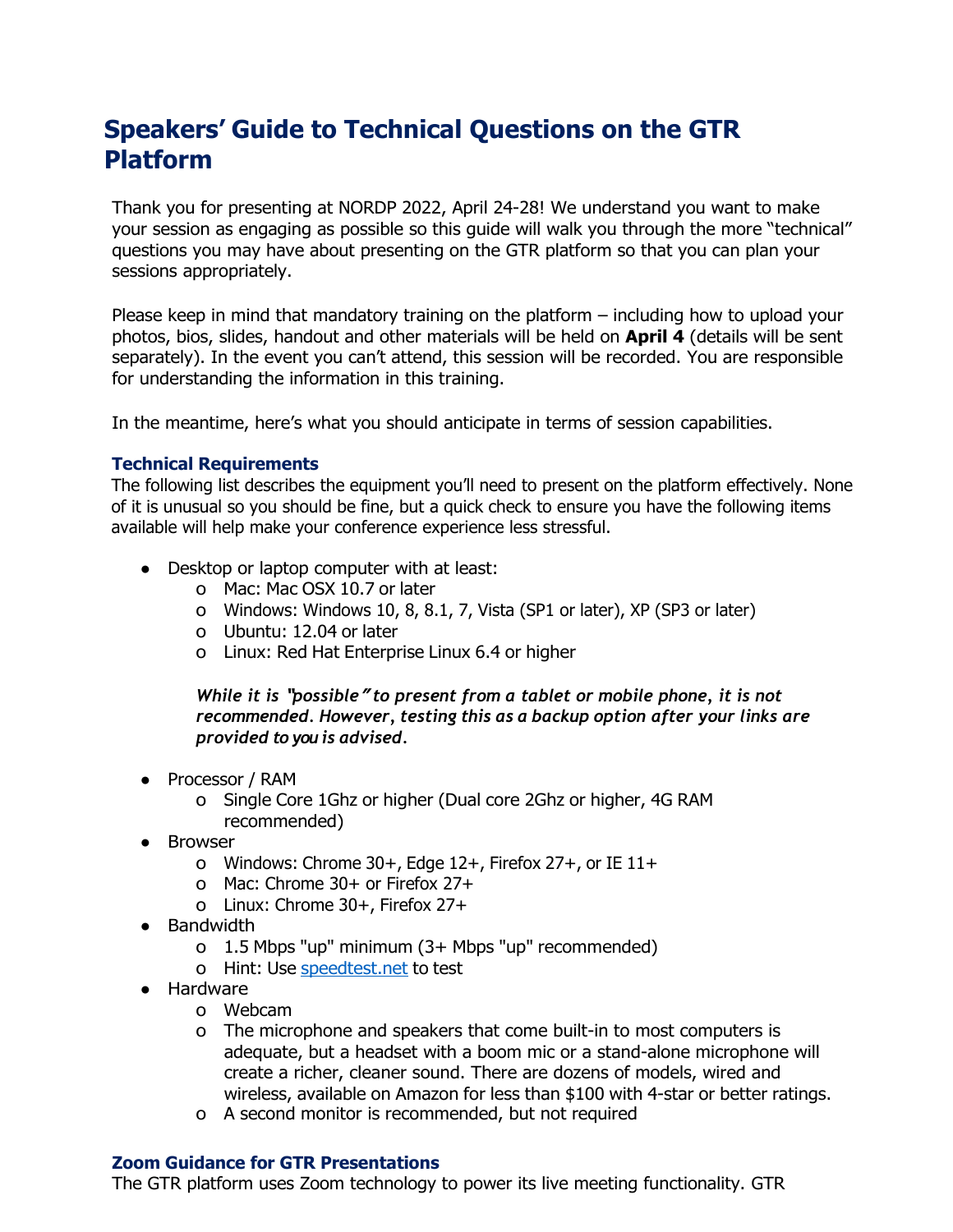recommends installing the Zoom software directly on your computer for best results. You will be prompted to install the application when you begin your webinar, but if you don't already have it, we recommend installing it in advance to save precious minutes at show time. This is free software and you can download "Zoom Client for Meetings" here: zoom.us/download

## **Meetings vs. Webinars and Room Sizes**

If you're not familiar with the difference between meetings and webinars, the main ones are these: Only meetings permit you to create breakout rooms and only webinars permit the Zoom polling feature. **Because you will be preassigned to either a webinar or meeting format prior to the event, please let us know your preference as soon as possible, if you haven't alread**y. We realize your plans may have changed since you submitted your abstract so please email [administrator@nordp.org;](mailto:administrator@nordp.org) it will be difficult to make changes to your set up requirements as we get closer to our conference dates.

Once conference begins and attendees are in the conference app they will be able to access any session they want. The GTR platform used by NORDP will host up to 500 attendees in a meeting format and up to 1,000 people in a webinar; breakout rooms are limited to a total of 50 rooms.

As there are no attendance caps for your session, please plan your content accordingly. (Note: if, after reviewing these guidelines, you determine that audience sizes present significant issues to your session, please let us know. We have *some* ability to limit attendance, however, attendees will be admitted on is on a first-come first-served basis. Please contact [administrator@nordp.org](mailto:administrator@nordp.org) if you have concerns.)

#### **Functionality**

As a general rule, you will have the chat and Q&A functionality you've become accustomed to having on Zoom during your session – however, there may also be chats happening outside your session as not all chats are embedded. You'll also have the ability to share your screen(s), utilize external software (e.g. PollEverywhere, whiteboards) and share links. If you plan to use breakout rooms, please see the section regarding their use below.

**Important Note:** On Mac computers, you may need to update your security settings if you wish to share your screen during your presentation. You can do this through **System Preferences** > **Security &Privacy** > **Privacy** > **Screen Recording**. Check the option for zoom.us. For more information, see https://support.zoom.us/hc/en-us/articles/360016688031

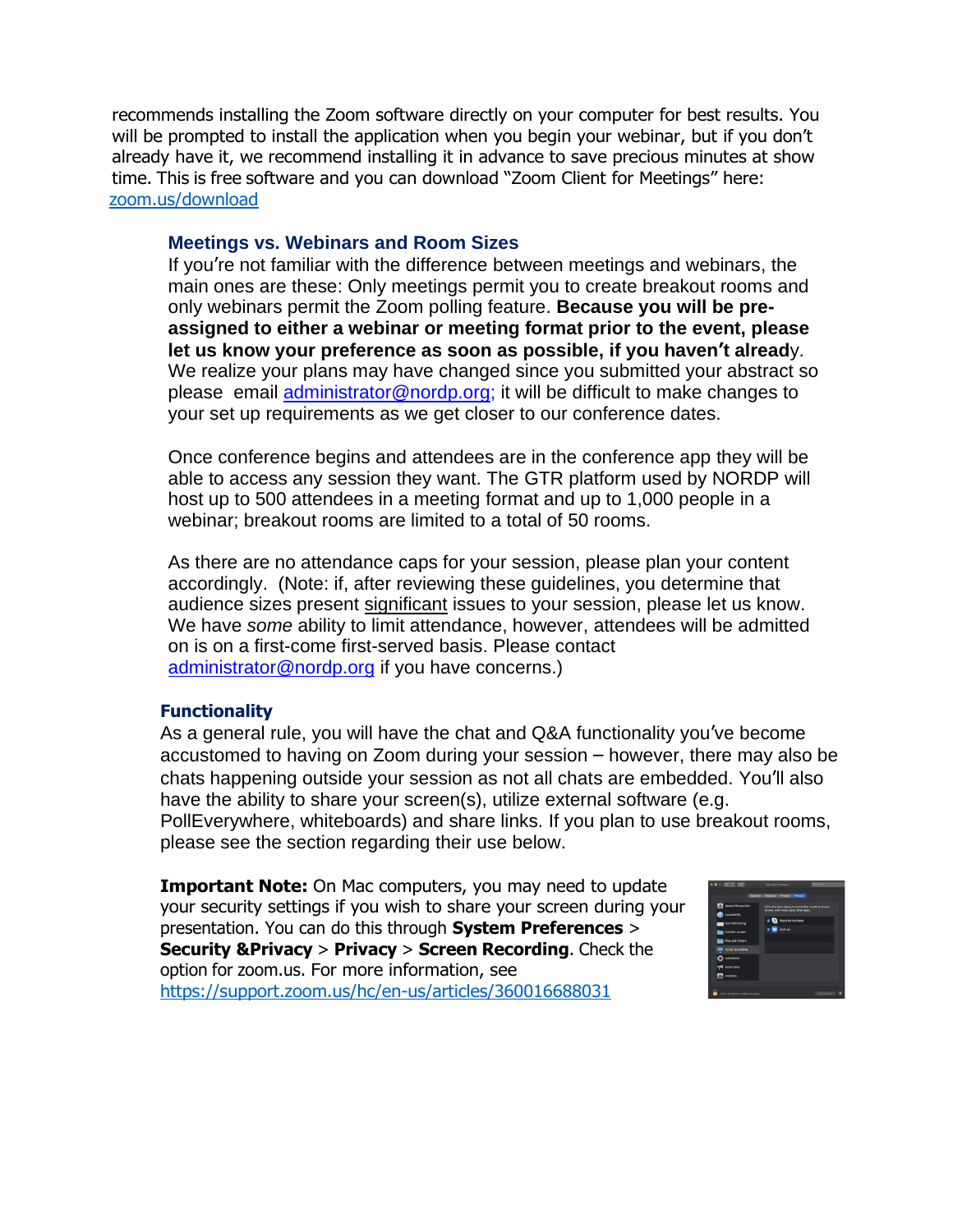### **File Sizes and Formats**

You will have access to the platform shortly after your training on April 4. If you can't attend this training in person, it will be recorded and posted on the Speakers page of the NORDP2022 website. **Between April 6 and April 18**, you'll be asked to upload all of your materials into the platform. This includes slides, handouts or any "pre-work" you want participants to be aware of. **Please note that this MUST be completed by April 18 as it will be difficult to accomplish afterwards.** Shortly thereafter, all conference registrants will have access to the platform and be able to view your materials.

Unlike other platforms, the GTR platform does not reformat your materials (e.g. automatically turn a PowerPoint into a PDF), so you will be able to utilize all the features in PowerPoint, such as embedded video. However, you'll want to be conscious of file sizes.

Files must be under 20MB to be uploaded. Please compress larger files or even consider adifferent file format. Because PowerPoint slide decks are large files, consider exporting your deck out of PowerPoint to a .pdf which is a smaller file if that's possible.

#### **Polls**

If you wish to create "Polls" for your audience to respond to during your talk, you can set it up in advance after April 4.

Poll results will, by default, be displayed within the app. You may choose to hide your poll results from the attendees by choosing: "*Only speakers can view poll results*"

You may also choose to hide the polling option itself until the session starts by choosing: "*Hide poll from attendees until session starts*"

When it's time for the attendees to use the poll, instruct them to use the area on the right of the screen. You will see their answers appearing in real time. Additionally, there is a link inside the Manage menu for displaying the results in full-screen mode.

#### **Breakout Rooms**

Breakout rooms in the GTR platform operate a bit differently than you may be familiar with; they cannot be set up in advance, or pre-assigned (all assignments are made randomly on-the-spot). As a result, you will need to look at the number of participants and decide the number of rooms you need, set them up and implement them during your session. If you need tech support to help you do this, please let us know by emailing [administrator@nordp.org](mailto:administrator@nordp.org) – we're happy to assign a tech host to your session.

Please note that if your plans include "guided" breakouts during your session, it will take several minutes during your presentation to set them up. Also, as there are no limits on attendees, you may end up needing more breakout rooms than you anticipated and lack enough "guides."

One way around this may be to provide a shared "conversation guide" via an external link (e.g. a website URL) for your breakout attendees to utilize as they meet. Alternatively, you might provide conversation guides within your handouts for attendees to access.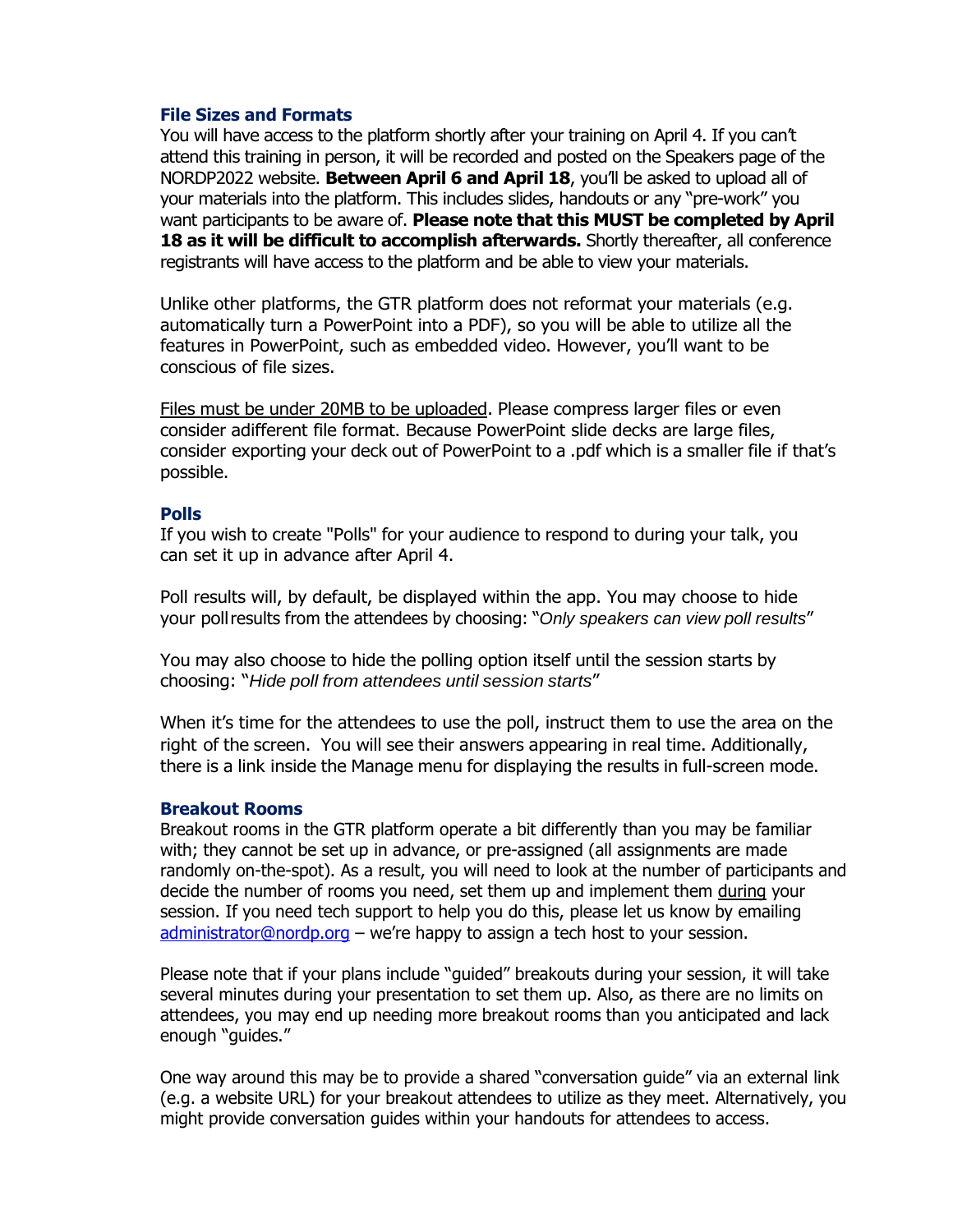## **What Will I Experience in the Platform?**

As a speaker/presenter, you'll be able to login to your session 20 minutes before the start of your session. You'll be in a "green room" and unseen to attendees at that time. Approximately one minute before the scheduled start of your presentation, the "Host" of the webinar will click the "Start Broadcast" button. Note that only the person designated as the "Host" will have access to the "Start Broadcast" button… this can be someone on your team, or someone you've asked us to assign to help you (e.g. a tech host).

At this point, attendees will be able to hear you, and the recording will begin. You may wish to screenshare a slide indicating that you will be starting soon or greet your audience and let them know that you will be starting soon. You can engage in some small talk with the audience before the meeting starts to add a personal touch.

Note: since it may take a minute or so for all the attendees to "join" the webinar, you may wish to wait to begin the presentation until you see the participant count level off.

A Zoom toolbar will appear once you have launched the Zoom application and your session will be underway. Roughly an hour after your session concludes, the recording will be posted in the app for attendees who may have missed the 'live' presentation.

Please note that session recording will not be edited prior to posting in the app and in the NORDP LMS afterwards. If you plan to utilize breakout rooms, be aware that you'll need to pause the recording in the main room to avoid unwanted content (e.g. chats with co-presenters, hair touchups, etc.) and then restart the recording when the breakouts end.

## **Other Tips and Best Practices**

- **● Presentation:**
	- **o Content:** Since there may be an international audience, be mindful of the time zones and language differences. Don't use slang or jargon as your audience may not interpret it the same way. This may be viewed after the event, so the material needs to have a shelf life.
	- o **Slides**: To keep the audience engaged, for every 20-45 seconds, you will need to either present a new slide or highlight something on the existing slide. Use pictures and minimal text (3-5 words per slide | large font and high color contrast). Less is more – focus on the "Must-know".
	- **o Delivery:** look directly into the camera as often as possible to make eye contact with your audience. Speak with conviction, at a moderate rate, vary your pace and add pauses as appropriate. IE: Pause after bringing up a key point or a new slide – this gives you a moment to think and allows the audience to process the information**.** Don't rush through your presentation. When you are "listening", look directly into the camera or it will look like you are not paying attention.
	- o **Audience interaction:** Create opportunities to engage your audience ask viewers to submit questions in the comments / chat tool. Ask viewers to participate in polls or quizzes.
	- **o Practice, Practice, Practice**
	- **o Be Natural**
- **Attire:**
	- o Wear solid colors: jewel tones, navy suits (better than black / gray)
	- o Avoid stripes or bold patterns